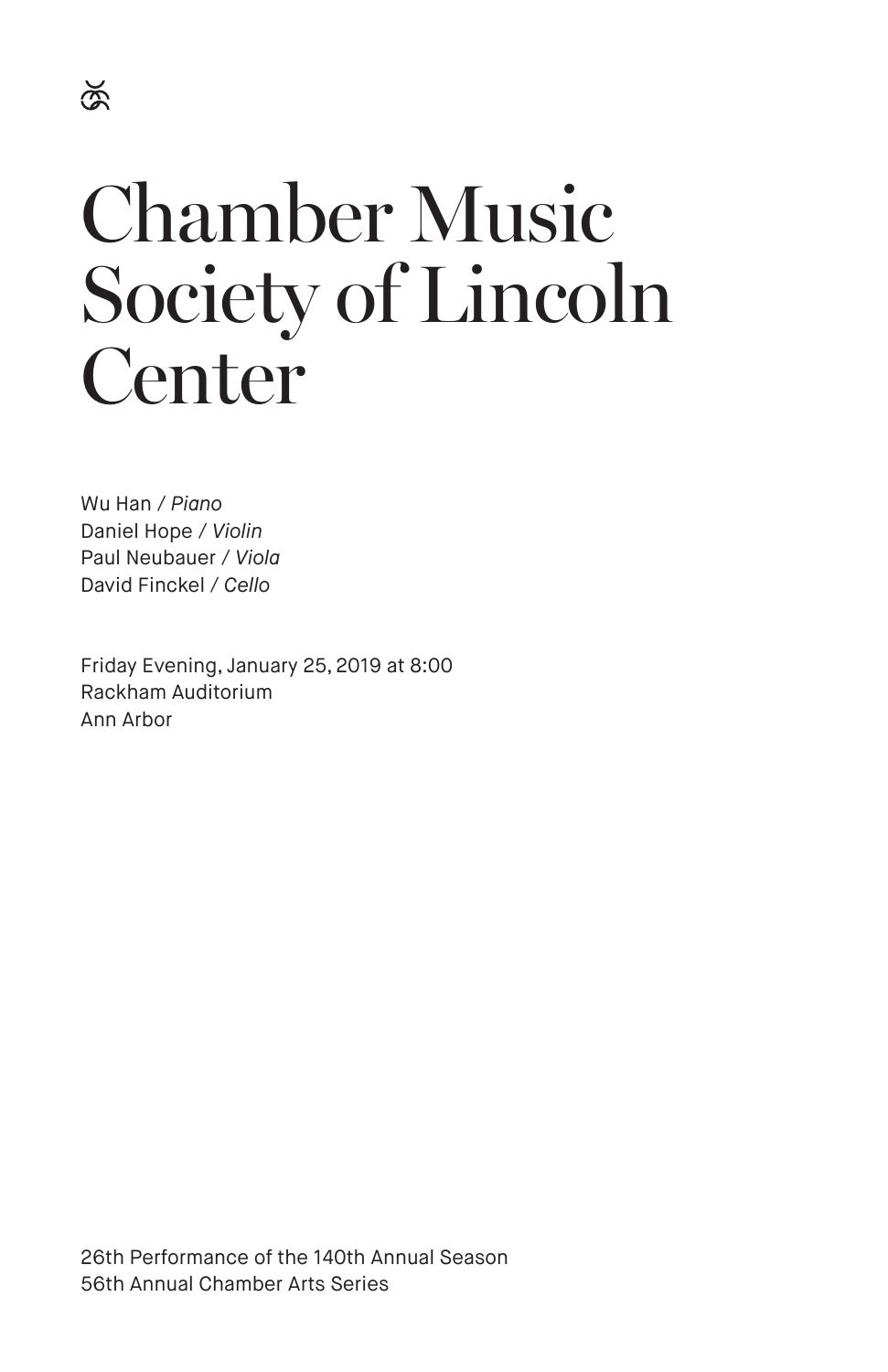This evening's performance is supported by Kathryn Abrams and Nancy Deyo, in honor of Gloria and Gerald Abrams; Maurice and Linda Binkow; Catherine S. Arcure Endowment Fund; and Edward and Natalie Surovell.

Media partnership provided by WGTE 91.3 FM and WRCJ 90.9 FM.

The Chamber Music Society of Lincoln Center appears by arrangement with David Rowe Artists.

In consideration for the artists and the audience, please refrain from the use of electronic devices during the performance.

The photography, sound recording, or videotaping of this performance is prohibited.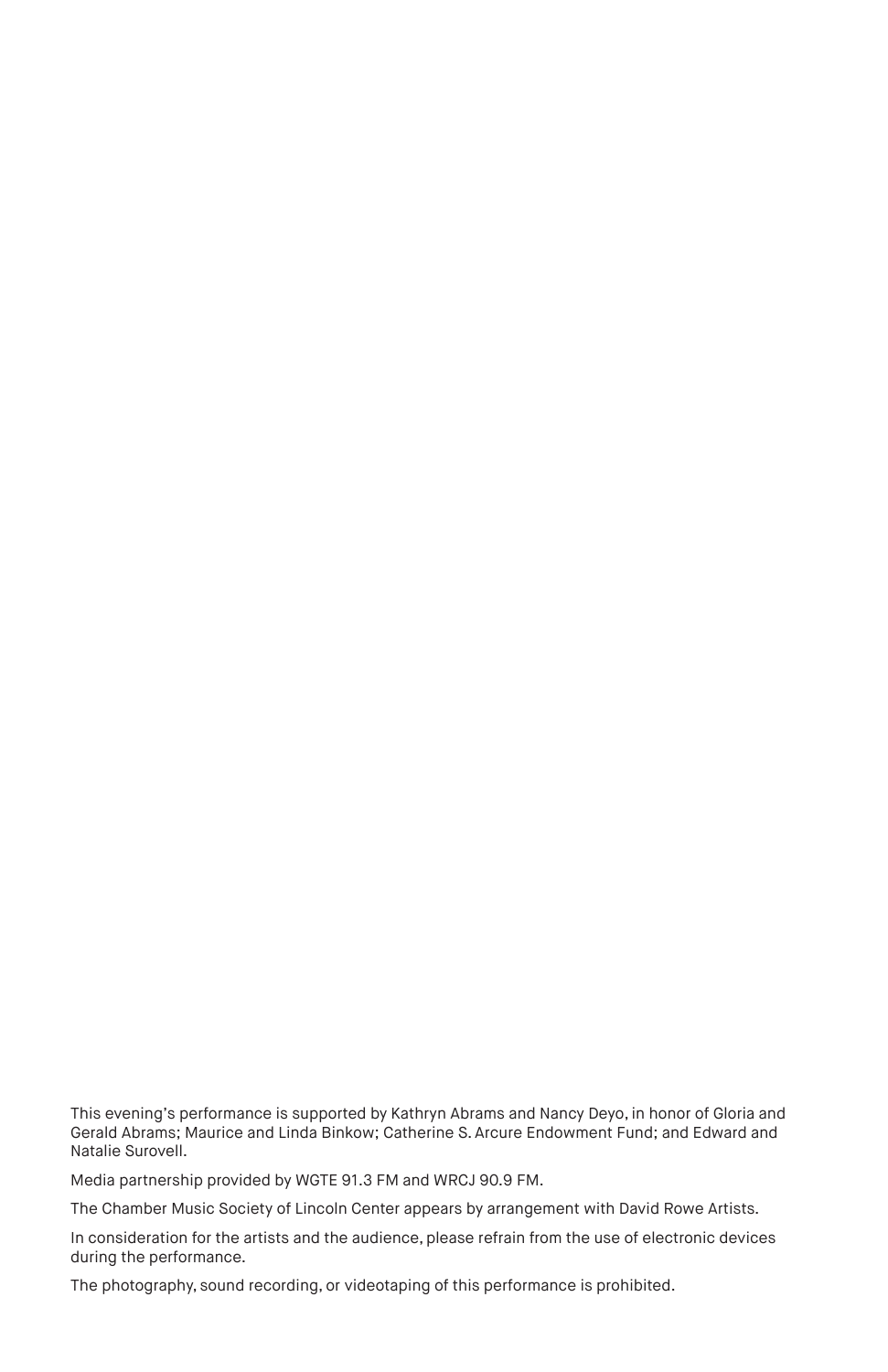# **PROGRAM**

*Josef Suk* **Quartet in a minor for Piano, Violin, Viola, and Cello, Op. 1**

Allegro appassionato Adagio Allegro con fuoco

*Johannes Brahms* **Quartet No. 3 in c minor for Piano, Violin, Viola, and Cello, Op. 60**

Allegro non troppo Scherzo: Allegro Andante Finale: Allegro comodo

**Intermission** 

*Antonín Dvořák* **Quartet in E-flat Major for Piano, Violin, Viola, and Cello, Op. 87**

Allegro con fuoco Lento Allegro moderato, grazioso Finale: Allegro ma non troppo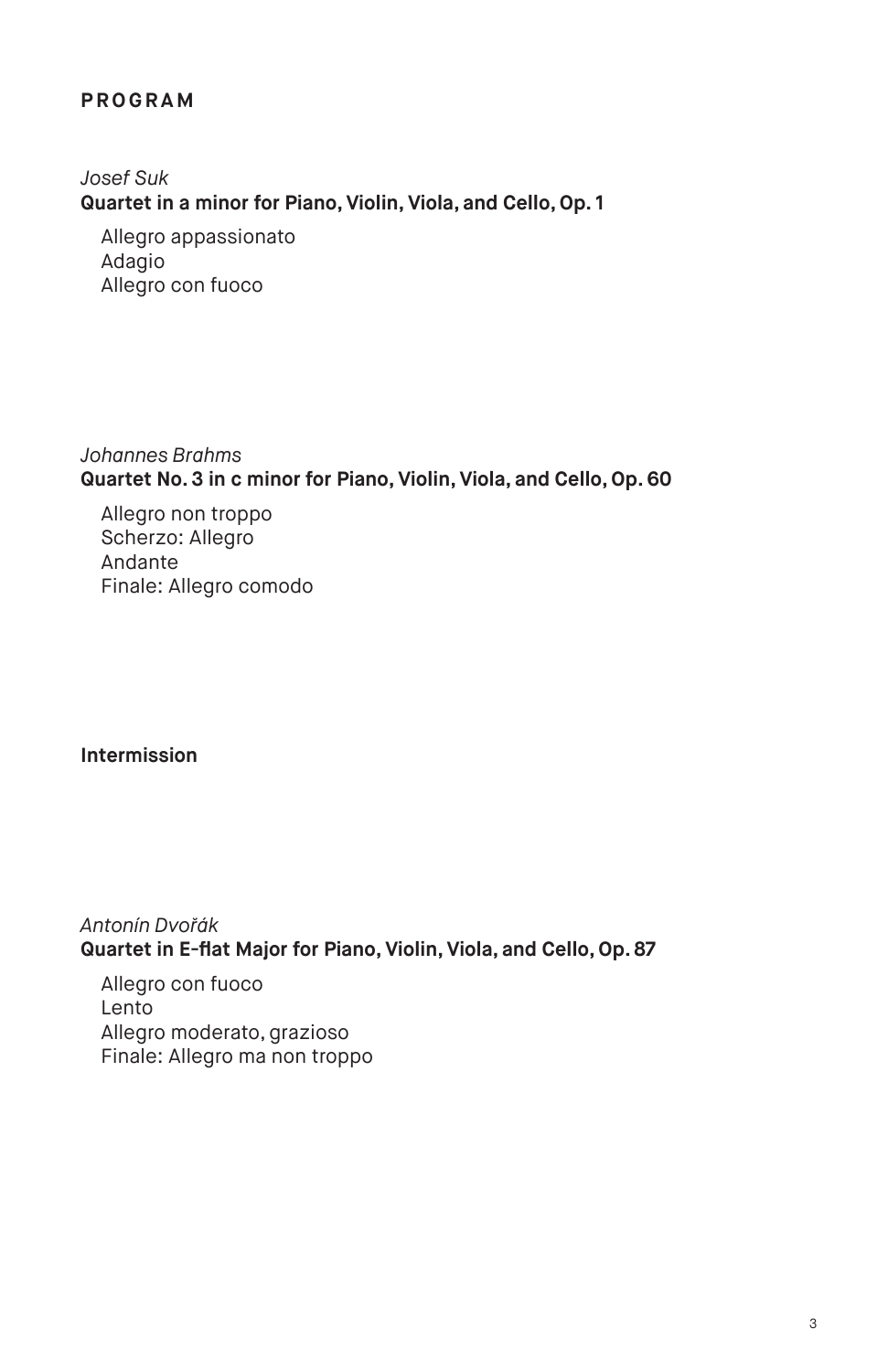# **QUARTET IN A MINOR FOR PIANO, VIOLIN, VIOLA, AND CELLO, O P. 1 ( 1 8 9 1 )**

Josef Suk *Born January 4, 1874 in Křečovice, Bohemia Died May 29, 1935 in Benešov, near Prague*

UMS premiere: This piece has never been performed on a UMS concert.

#### **Snapshots of History…In 1891:**

- · Carnegie Hall (then known as The Music Hall in New York) holds its first public performance
- · Production of the Swiss Army Knife begins
- · James Naismith invents basketball in the US

Josef Suk, one of the most prominent musical personalities of the early 20th century, was born into a musical family and entered the Prague Conservatory at the age of 11 to study composition and violin. He began composing three years later, and in 1891 became the prize pupil of a new member of the Conservatory faculty — Antonín Dvořák. Following his graduation in 1892, Suk founded the Czech Quartet, with which he was to perform over 4,000 concerts before retiring in 1933. He was deeply influenced in his early compositional style by the music of Dvořák, and his relationship with his teacher was cemented when he married that composer's daughter, Otilie, in 1898. Suk suffered the double tragedy of the deaths of Dvořák in 1904 and of his own young wife only 14 months later. His personal loss was reflected in his later music, which became more modernistic and complex in its texture, harmony, rhythmic construction, and form, and more sophisticated in its instrumental technique. The works of his later years — most notably the symphony

dedicated to the memories of Dvořák and Otilie titled *Asrael* (Angel of Death) and the symphonic poem *The Ripening* — show a concentrated emotional power through which Suk sought "to embrace the sterner problems of humanity," according to Otakar Šourek. Much of the closing decade of his life was devoted to teaching composition at the Prague Conservatory, where he served four terms as Rector and taught many important Czech musicians of the next generation, including Bohuslav Martinů. His grandson, also named Josef (1929–2011), was one of the leading violinists of his generation. In January 1891, Suk was admitted to one of the dozen prized places in Dvořák's first composition class at the Prague Conservatory. He quickly shot to the head of the class, and when the students went on Easter break, Dvořák assigned them to write a set of variations on a theme he proposed but, realizing a greater potential in Suk, told him that he wanted something more substantial from him for piano quartet. Suk spent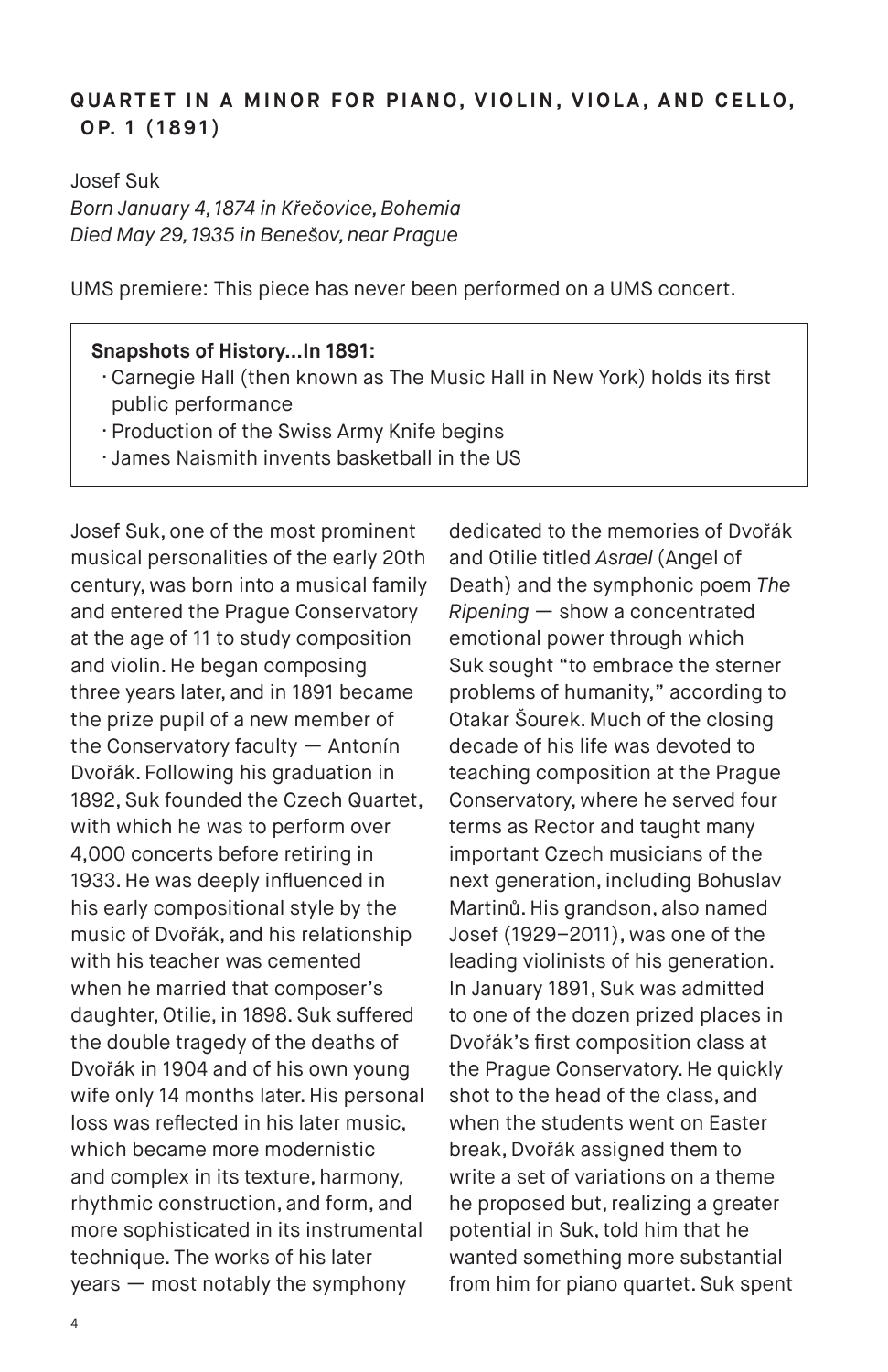his time at home in Křečovice, in the country 40 miles south of the capital, completing the first movement of his Quartet in a minor, but he could only finish the first two sections of the "Adagio" before heading back to school. When Suk played on the piano what he had written for his teacher. Dvořák walked over to him, kissed him on the forehead, and said "*Chlapík*" (Good Lad)! Thus inspired, he finished the work quickly and premiered it at the conservatory as his graduation thesis on May 13 with a student quartet that was to form the core of the Czech Quartet. The Piano Quartet won a publication award from the Czech Academy the following year, and it was issued as his Op. 1 with a dedication to Antonín Dvořák.

The a-minor Piano Quartet is evidence that the 17-year-old Suk understood, respected, and could utilize the traditional formal and stylistic models, qualities that must have pleased his teacher immensely. The opening sonata-form movement takes as its main theme a surging, dramatic melody presented by unison strings; a transformation of the opening theme in the cello, lengthened in rhythm, made lyrical and aspiring in character, and cast in a brighter key, provides the subsidiary subject. The music again turns dramatic in the development section and builds to an expressive climax before quieting for the recapitulation of the main theme by the piano. The reprise of the aspiring second theme culminates in a heroic coda. The "Adagio," the music that excited Dvořák's admiration, follows a three-part form (A–B–A) whose outer sections are based on a tender, arching melody sung by cello and then violin; the movement's central episode is more animated and impassioned. The main theme of the finale, another sonata structure, is characterized by a march-like vigor and a distinctive dotted rhythm. The piano posits the idea initially and it is then shared by the rest of the ensemble before the music takes up the smooth, wide-ranging second subject. The extensive development section treats the themes in reverse order. The recapitulation of the exposition's events leads to the Quartet's triumphant conclusion.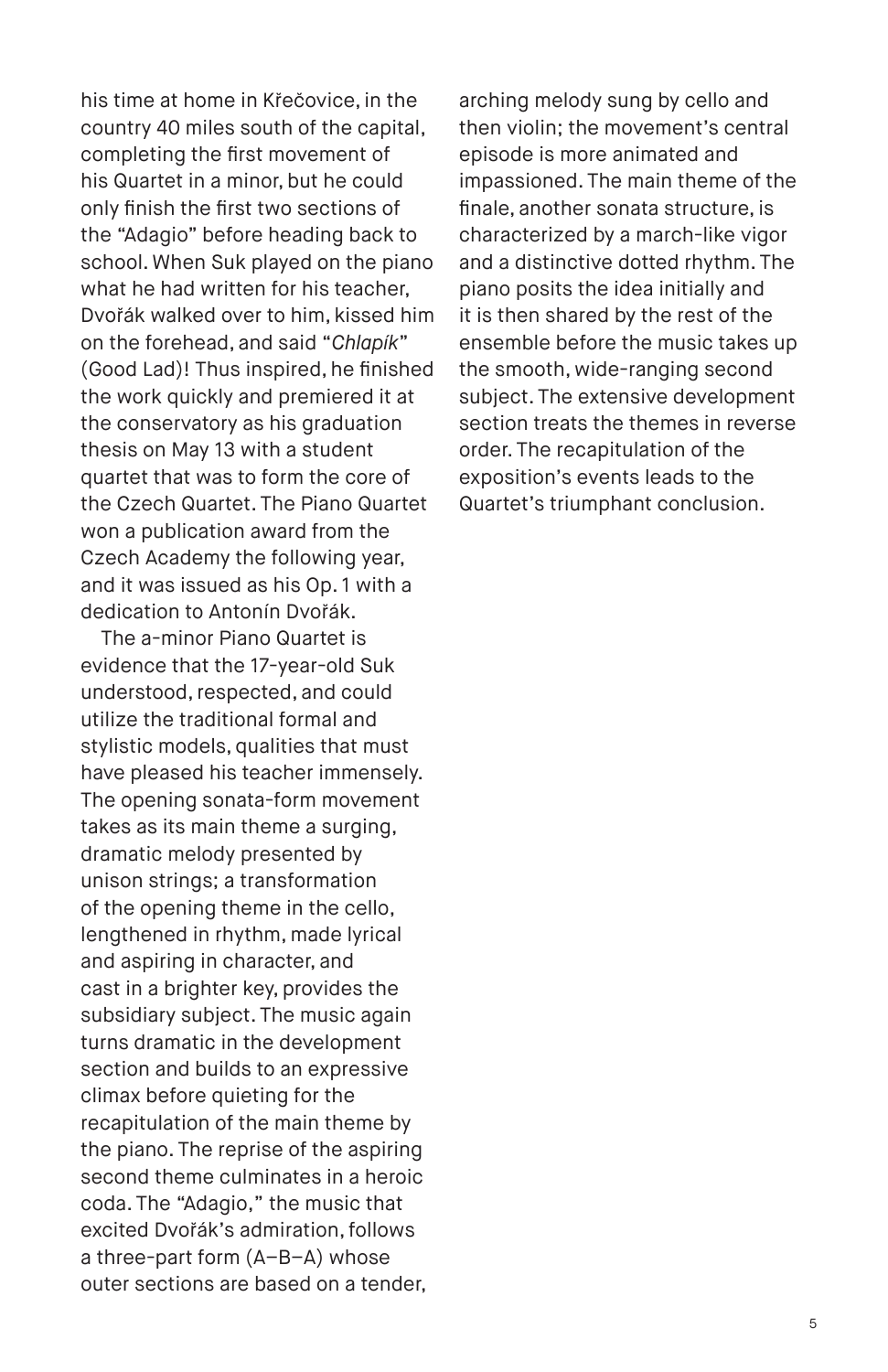# **QUARTET NO. 3 IN C MINOR FOR PIANO, VIOLIN, VIOLA, AND C E L L O, O P. 6 0 ( 1 8 5 5 - 5 6 , 1 8 74 )**

Johannes Brahms *Born May 7, 1833 in Hamburg, Germany Died April 3, 1897 in Vienna*

UMS premiere: Detroit Philharmonic Club; June 1887, venue unknown.

#### **Snapshots of History…In 1874:**

- · Levi Strauss and Jacob Davis receive a US patent for blue jeans
- · The Chicago Fire of 1874 burns down 47 acres of the city
- · Patrick Francis Healy is inaugurated as president of Georgetown University, becoming the first person of African-American descent to head a predominantly white university

In April 1853, the 20-year-old Johannes Brahms set out from his native Hamburg for a concert tour of Germany with the Hungarian violinist Eduard Reményi. The following month in Hanover they met the violinist Joseph Joachim, who befriended Brahms and gave him several letters of introduction, including one to Robert and Clara Schumann in Düsseldorf. On the last day of September 1853, Brahms met the Schumanns for the first time. "Here is one of those who comes as if sent straight from God," Clara recorded in her diary. The friendship was immediate and unstinting.

Brahms's euphoria over his new relationship with the Schumanns turned quickly to concern for their well-being when Robert, long troubled by severe nervous disorders, tried to drown himself in the River Rhine on February 27, 1854. Brahms rushed to Düsseldorf, and a week later helped Clara admit him to an asylum at Endenich. Brahms visited Düsseldorf and Endenich frequently and eagerly

during the ensuing months, both to pay his respects to Robert, who was still able to converse and even write a little music during his lucid moments, and to offer his support to Clara. It was during that difficult period, when Clara proved herself both vulnerable and strong, that Brahms, despite the 14 years difference in their ages (he was 21 in 1854, Clara 35), fell in love with her. Clara, however, though she may have been equally drawn to Brahms, never allowed their relationship to be anything more than completely proper, either before her husband's death on July 29, 1856 or at any time thereafter. Since Brahms was prevented from demonstrating his emotions in the usual more prosaic ways, he sublimated his feelings into the most eloquent language at his command — music — and wrote several impassioned compositions during the mid-1850s, notably the B-Major Trio, Op. 8 and a quartet for piano and strings that he began in 1855. The Piano Quartet, his first attempt at that genre, was completed in its original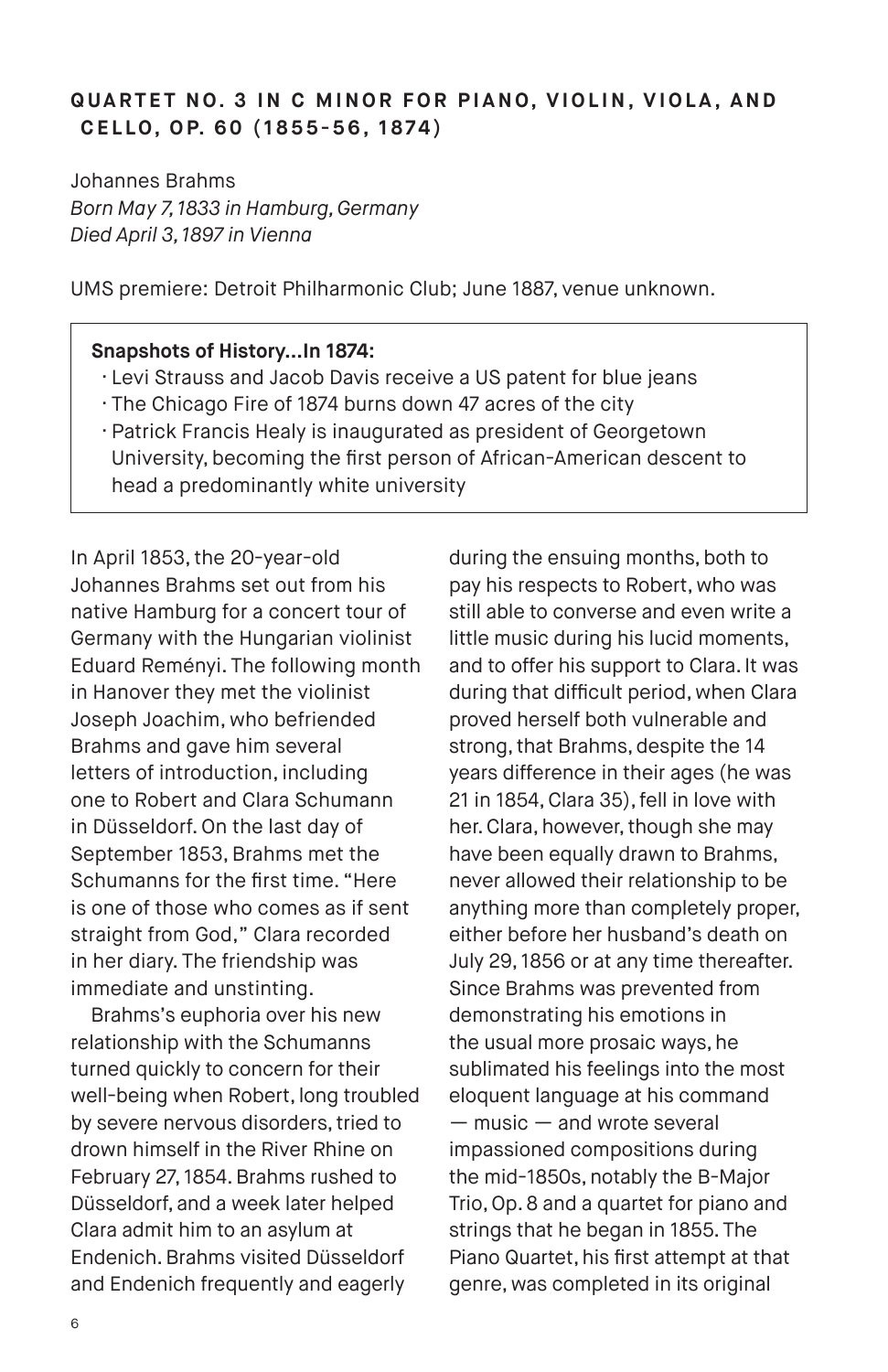form — in the key of c-sharp minor and in just three movements  $-$  by April 1856, but Brahms refused to have it published and hid the score away for two decades. In 1874, he thoroughly revised the Quartet, transposing it into c minor, rewriting the finale, and adding a scherzo. (The original version is lost, probably burned by the composer.) Even at that late date, the Quartet remained a potent reminder of his earlier fervent emotions.

The Quartet's powerful first movement is begun by stark octaves for the piano, which are answered by the tear-drop phrase in the strings that serves as the main theme; the subsidiary subject is a brighter *legato* strain initiated by the piano. These motives (the main theme most prominently) are treated in the development, which builds to an episode of furious octave-leap unisons as the gateway to the recapitulation. The ferocious "Scherzo" has no true formal trio to serve as a foil to the impetuosity of the music, only a lyrical string passage that is hurried along by an incessant triplet accompaniment. The tender "Andante," according to Richard Specht, is Brahms's farewell to the vision of Clara as lover, "a painful acknowledgment of their impossible relationship." The violin presents the "Finale's" broad main subject to the accompaniment of motoric piano figurations; the strings provide a brief chordal phrase as second theme. Both ideas are treated in the development, after which the recapitulation arrives with a unison statement of the main theme by the strings. The second theme is heard in a brighter key, but the music returns to c minor for its final despondent gestures.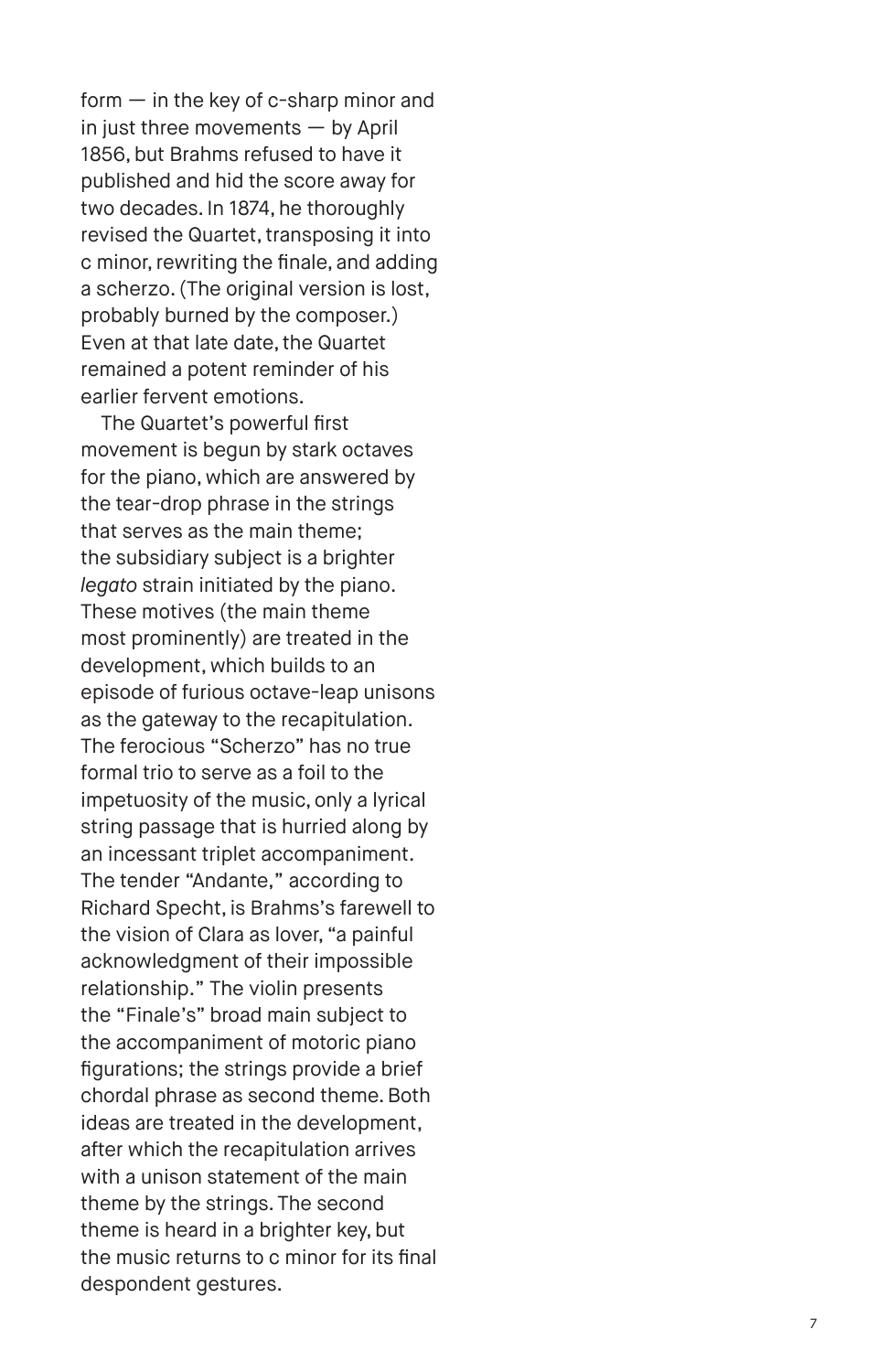# **QUARTET IN E-FLAT MAJOR FOR PIANO, VIOLIN, VIOLA, AND C E L L O, O P. 8 7 ( 1 8 8 9 )**

Antonín Dvořák *Born September 8, 1841 in Nelahozeves, Bohemia Died May 1, 1904 in Prague*

UMS premiere: Music from Marlboro (Todd Phillips, violin; Steven Tenenbom, viola; Peter Wiley, cello; Cecile Licad, piano); January 1985 in Rackham Auditorium.

#### **Snapshots of History…In 1889:**

- · The Eiffel Tower is inaugurated in Paris
- · The Coca-Cola Company is originally incorporated as the Pemberton Medicine Company in Atlanta
- · The first issue of *The Wall Street Journal* is published in New York City

By the time Dvořák undertook his Piano Quartet in E-flat Major in 1889, when he was nearing the age of 50, he had risen from his humble and nearly impoverished beginnings to become one of the most respected musicians in his native Bohemia and throughout Europe and America. He was invited to become professor of composition at the Prague Conservatory at the beginning of the year, but refused the offer after much careful thought in order to continue devoting himself to creative work and touring as a conductor of his music. In February, his opera *The Jacobin* enjoyed a great success at its premiere in Prague, and the following month his orchestral concert in Dresden received splendid acclaim. In May, Emperor Franz Josef awarded him the distinguished Austrian Iron Cross, and a few months later he received an honorary doctorate from Cambridge University. Dvořák composed his E-flat-Major Piano Quartet at his country home in Vysoká during the

summer of 1889, the time between receiving these last two honors, in response to repeated requests from his publisher in Berlin, Fritz Simrock, who had been badgering him for at least four years to provide a successor to the Op. 23 Piano Quartet of 1875. The new composition was begun on July 10, and completed within just five weeks, evidence of the composer's testimony to his friend Alois Göbl that his head was so full of ideas during that time that he regretted he could not write them down fast enough; he completed his boundlessly lyrical Eighth Symphony two months later.

The Quartet's first movement follows a freely conceived sonata form. To launch the work, the unison strings present the bold main theme, which immediately elicits a capricious response from the piano. Following a grand restatement of the opening theme and a transition based on a jaunty rhythmic motive, the viola introduces the arching subsidiary subject. The development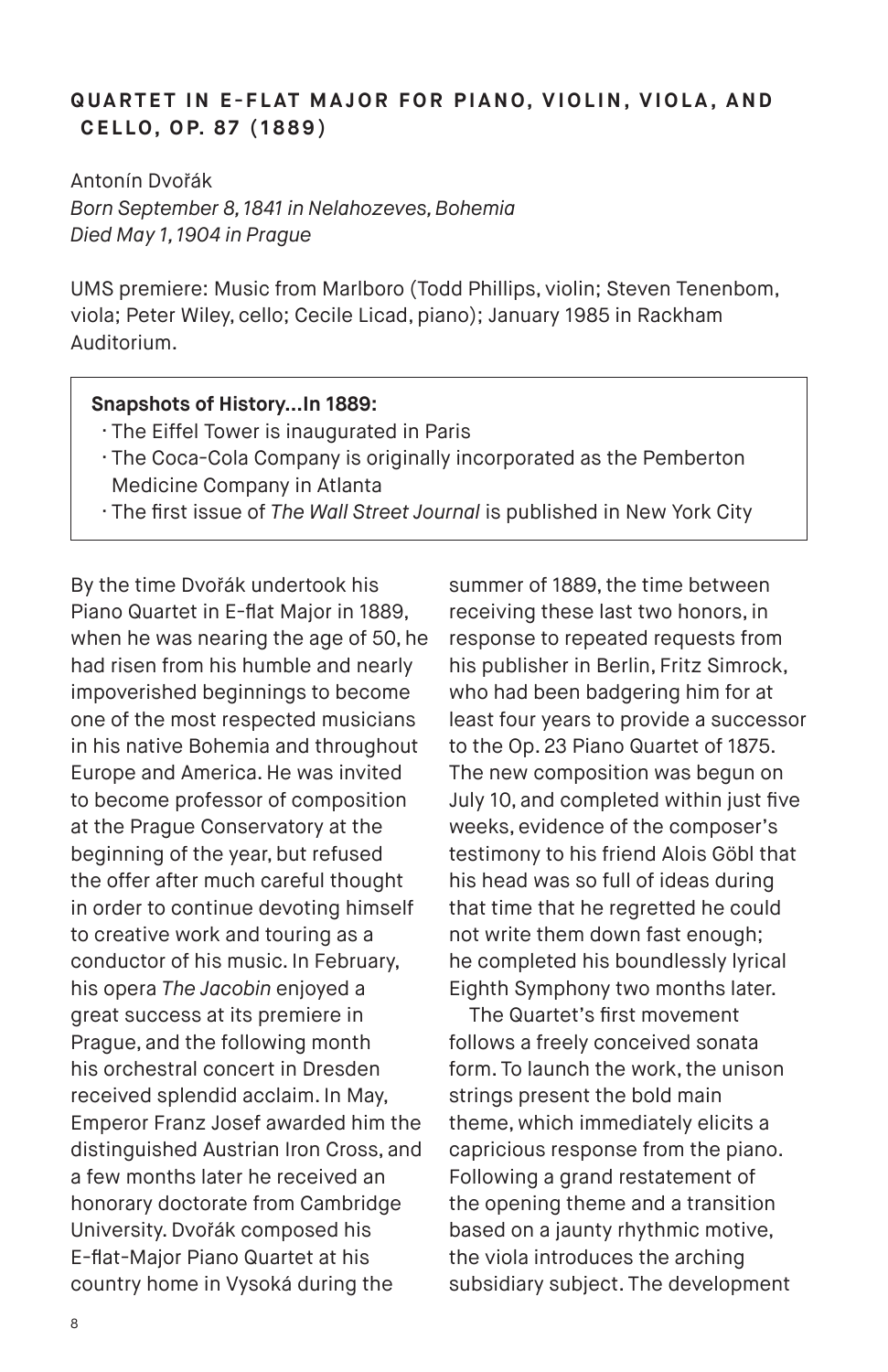is announced by a recall of the theme that began the movement. A varied recapitulation of the earlier materials rounds out the movement. The "Lento" is unusual in its structure, consisting of a large musical chapter comprising five distinct thematic entities played twice. The cello presents the first melody, a lyrical phrase that the composer's biographer Otokar Šourek believed was "an expression of deep, undisturbed peace." The delicate second motive, given in a leisurely, unruffled manner by the violin, is even more beatific in mood. A sense of agitation is injected into the music by the animated third theme, entrusted to the piano, and rises to a peak of intensity with the stormy fourth strain, which is argued by the entire ensemble. Calm is restored by the piano's closing melody. This thematic succession is repeated with only minor changes before the movement is brought to a quiet and touching end. The third movement, the Quartet's scherzo, contrasts waltz-like outer sections with a central trio reminiscent of a fiery Middle Eastern dance. The "Finale," like the opening "Allegro," follows a fully realized sonata form in which an energetic main theme (which stubbornly maintains its unsettled minor tonality for much of the movement) is contrasted with a lyrically inspired second subject, first allotted to the cello. A rousing coda of almost symphonic breadth closes this handsome work of Dvořák's full maturity.

*Program notes by Dr. Richard E. Rodda.*

#### **UMS ARCHIVES**

This evening's performance marks the 13th concert under UMS auspices by musicians from the **Chamber Music Society of Lincoln Center** (CMS). Pianist **Wu Han** makes her fifth UMS appearance this evening, following her UMS debut in September 2006 in Rackham Auditorium with the Emerson String Quartet. She most recently appeared under UMS auspices in January 2016 in Rackham Auditorium with CMS musicians Benjamin Beilman, Kristin Lee, Sean Lee, Richard O'Neill, and Nicholas Canellakis. Cellist **David Finckel** makes his 17th UMS appearance this evening following his UMS debut in March 1989 in Rackham Auditorium with the Emerson String Quartet. He most recently appeared under UMS auspices in September 2011 in Rackham Auditorium with the Emerson String Quartet. Violist **Paul Neubauer** makes his sixth UMS appearance tonight following his UMS debut in October 1986 in Rackham Auditorium with musicians from CMS. He most recently appeared under UMS auspices in March 2001 in the Lydia Mendelssohn Theatre with musicians from CMS. UMS welcomes violinist **Daniel Hope**, who makes his UMS debut this evening.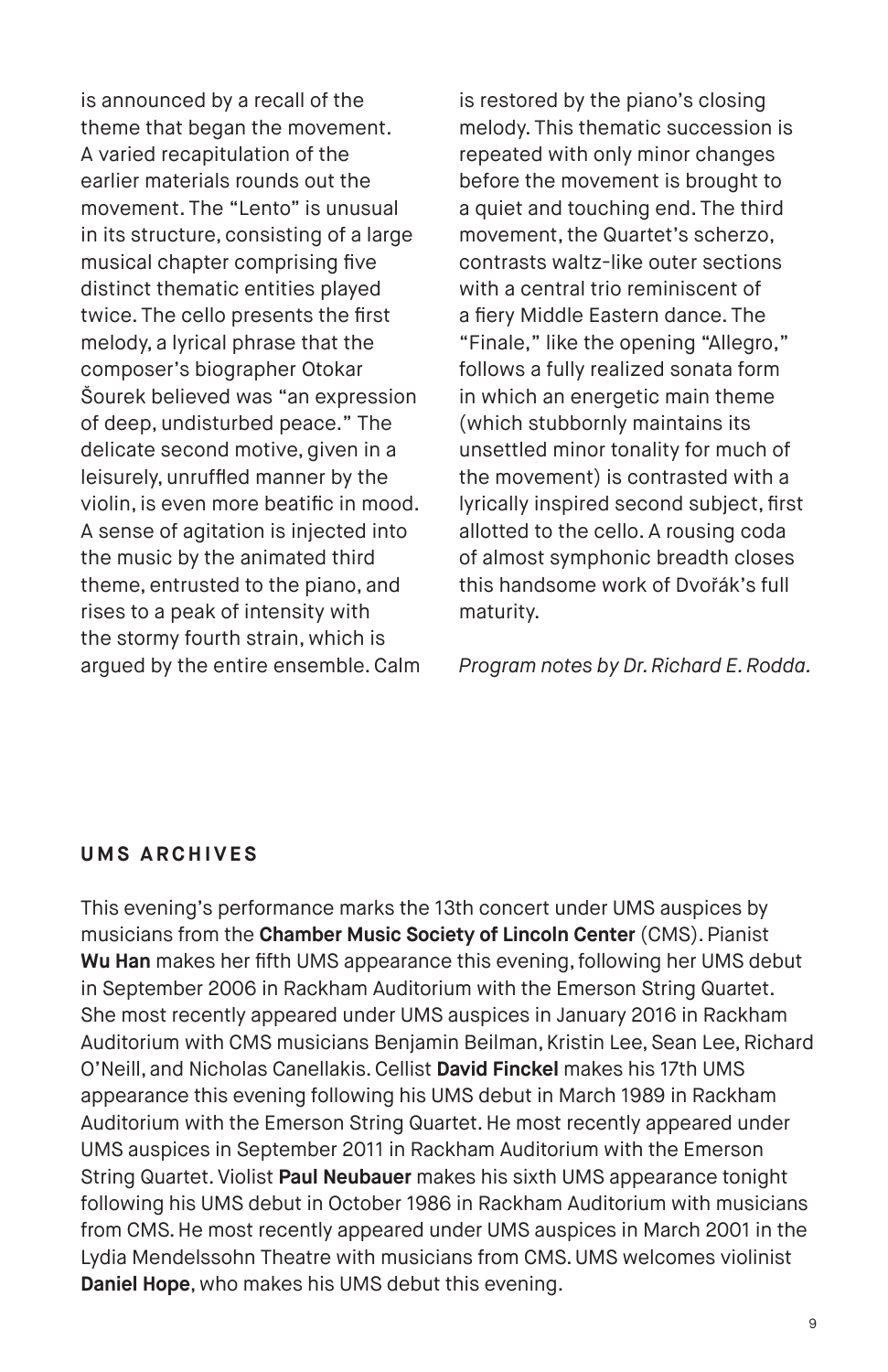## **ARTISTS**

Pianist **Wu Han** ranks among the most influential classical musicians in the world today. Leading an unusually multifaceted artistic career, she has risen to international prominence as a concert performer, artistic director, recording artist, educator, and cultural entrepreneur. A recipient of Musical America's "Musician of the Year" award, she appears annually at the world's most prestigious concert series and venues, as both soloist and chamber musician. She tours extensively with cellist David Finckel, in trios with Philip Setzer, and in a quartet with Daniel Hope and Paul Neubauer. Together with David Finckel, she serves as co-artistic director of the Chamber Music Society of Lincoln Center and is founding coartistic director of Music@Menlo, the San Francisco Bay Area's premier summer chamber music festival and institute. In East Asia, she serves as founding co-artistic director of Chamber Music Today, an annual festival in Seoul. Wolf Trap Foundation for the Performing Arts recently appointed Wu Han artistic advisor for Chamber Music at the Barns. Her wideranging musical activities include the launch of ArtistLed, classical music's first musician-directed and Internet-based recording company. *BBC Music Magazine*  saluted the label's 20th anniversary with a cover CD featuring David Finckel and Wu Han. This new recording was released on the ArtistLed label in fall 2018. Through a multitude of educational initiatives, including directing the LG Chamber Music School in Seoul under the auspices of CMS, she has received universal praise for her passionate commitment to nurturing the artistic growth of countless young artists.

British violinist **Daniel Hope** has toured the world as a virtuoso soloist for 25 years and is celebrated for his musical versatility. Winner of the 2015 European Cultural Prize for Music, he is associate artistic director of the Savannah Music Festival, music director of the Zurich Chamber Orchestra, music director of San Francisco's New Century Chamber Orchestra, and in 2019 begins his appointment as artistic director of the Dresden Frauenkirche. This season, he tours his *Air—A Baroque Journey*  program with a host of stellar collaborators across Europe and the US, including a stop at Carnegie Hall. He also performs Britten's Violin Concerto with the Berlin Konzerthaus Orchestra, and Beethoven's Triple Concerto with CMS artistic directors David Finckel and Wu Han with the Atlanta Symphony and at the Savannah Music Festival. A member of the Beaux Arts Trio during its final six seasons, today he performs at all the world's greatest halls and festivals: from Carnegie Hall to the Concertgebouw Amsterdam, from Salzburg to Schleswig-Holstein, from Aspen to the BBC Proms and Tanglewood. An exclusive Deutsche Grammophon artist, he has recorded over 25 albums that have won the Deutsche Schallplattenpreis, the Diapason d'Or of the Year, the Edison Classical Award, the Prix Caecilia, seven ECHO-Klassik Awards, and numerous Grammy nominations. Mr. Hope was raised in London and studied with Zakhar Bron; he now lives with his family in Berlin. He plays the 1742 "ex-Lipinski" Guarneri del Gesù, placed generously at his disposal by an anonymous family from Germany.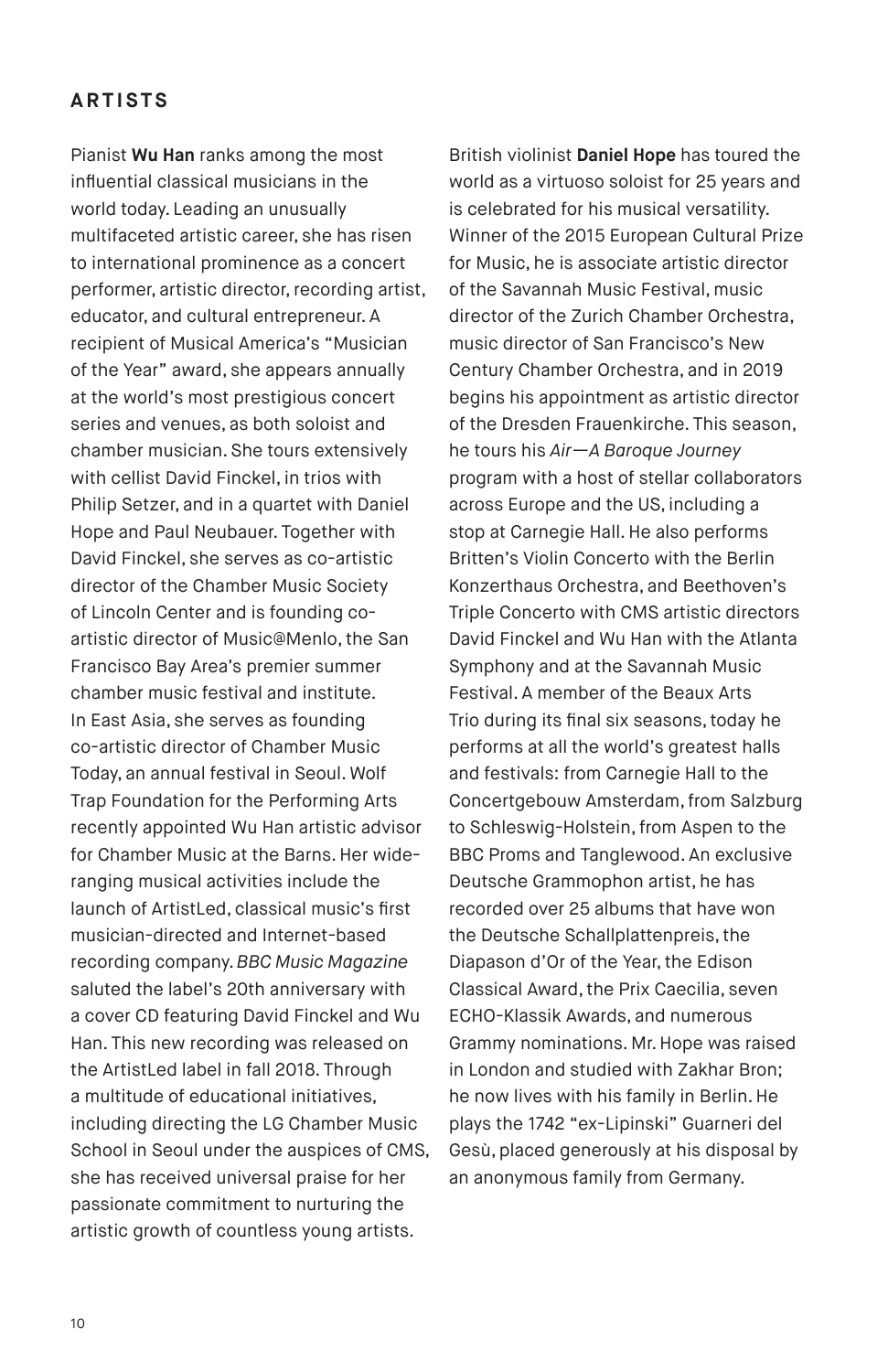Violist **Paul Neubauer**'s exceptional musicality and effortless playing led the *New York Times* to call him "a master musician." In 2018 he made his Chicago Symphony subscription debut with conductor Riccardo Muti and his Mariinsky Orchestra debut with conductor Valery Gergiev. He also gave the US premiere of the newly discovered *Impromptu* for viola and piano by Shostakovich with pianist Wu Han. In addition, his recording of the Aaron Kernis Viola Concerto with the Royal Northern Sinfonia was released on Signum Records and his recording of the complete viola and piano music by Ernest Bloch with pianist Margo Garrett was released on Delos. Appointed principal violist of the New York Philharmonic at age 21, he has appeared as soloist with over 100 orchestras including the New York, Los Angeles, and Helsinki philharmonics; National, St. Louis, Detroit, Dallas, San Francisco, and Bournemouth symphonies; and Santa Cecilia, English Chamber, and Beethovenhalle orchestras. He has premiered viola concertos by Bartók (revised version of the Viola Concerto), Friedman, Glière, Jacob, Kernis, Lazarof, Müller-Siemens, Ott, Penderecki, Picker, Suter, and Tower, and has been featured on CBS's *Sunday Morning*, *A Prairie Home Companion*, and in *Strad*, *Strings*, and *People* magazines. A two-time Grammy nominee, he has recorded on numerous labels including Decca, Deutsche Grammophon, RCA Red Seal, and Sony Classical. Mr. Neubauer is the artistic director of the Mostly Music series in New Jersey and is on the faculty of The Juilliard School and Mannes College as well as a visiting professor at DePaul University.

Cellist **David Finckel**'s multifaceted career as concert performer, artistic director, recording artist, educator, and cultural entrepreneur distinguishes him as one of today's most influential classical musicians. A recipient of Musical America's "Musician of the Year" award, he appears annually at the world's most prestigious concert series and venues, as both soloist and chamber musician. He tours extensively with pianist Wu Han, in trios with Philip Setzer, and in a quartet with Daniel Hope and Paul Neubauer. Together with Wu Han, he serves as co-artistic director of the Chamber Music Society of Lincoln Center (CMS), and they are the founding artistic directors of Music@ Menlo, the San Francisco Bay Area's premier summer chamber music festival and institute. In East Asia, he serves as founding co-artistic director of Chamber Music Today, an annual festival in Seoul. His wide-ranging musical activities include the launch of ArtistLed, classical music's first musician-directed and Internet-based recording company. *BBC Music Magazine*  saluted the label's 20th anniversary with a cover CD featuring David Finckel and Wu Han. This new recording was released on the ArtistLed label in fall 2018. He is professor of cello at The Juilliard School and artist-in-residence at Stony Brook University. Through a variety of educational initiatives, including directing the LG Chamber Music School in Seoul under the auspices of CMS, he has received universal praise for his passionate commitment to nurturing the artistic growth of countless young artists. Mr. Finckel served as cellist of the Grammy Award-winning Emerson String Quartet for 34 seasons.